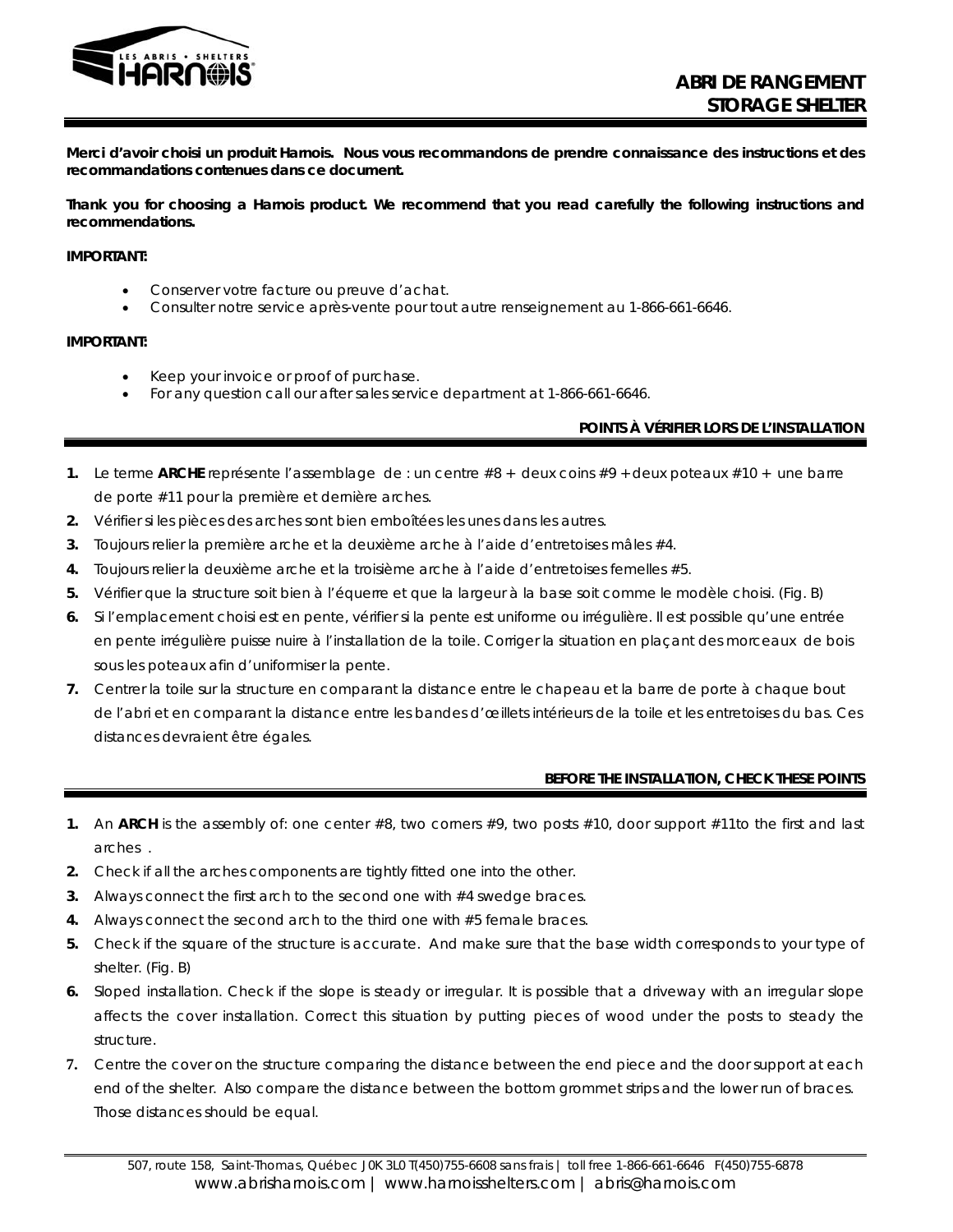



| #                  | <b>CODE</b>                                                                                                       | <b>FRANCAIS</b>                                                                                                                                                                                                                                                                          | <b>ENGLISH</b>                                                                                                                                                                                                                                       | 8' | 12'           |
|--------------------|-------------------------------------------------------------------------------------------------------------------|------------------------------------------------------------------------------------------------------------------------------------------------------------------------------------------------------------------------------------------------------------------------------------------|------------------------------------------------------------------------------------------------------------------------------------------------------------------------------------------------------------------------------------------------------|----|---------------|
| 6<br>8<br>10<br>11 | 1C0004-1T<br>1C0007-T<br>1T0030<br>2TENT4M<br>2TENT4F<br>2T3002<br>2TC005<br>2TR000<br>2TR001<br>2TR003<br>2TR006 | BOUL HEX $1/4$ " X $1-3/4$ "<br>BOUL CAR $1/4$ " X 2-1/2"<br>CLOU COMMUN BRILLANT 14"<br>ENTRETOISE MALE 4'(1"X51")<br>ENTRETOISE FEMELLE 4'(1")<br>ANCRAGE CAVALIER<br>DIAGONALE 1"<br>CENTRE ABRI DE RANGEMENT<br>COIN RANGEMENT 1 1/4"<br>PATTE RANGEMENT 1 1/4"<br>RAIDISSEUR (1"RD) | $/4$ " X 1-3/4" HEX BOLT<br>$74"$ X 2-1/2" CAR BOLT<br>14" BRIGHT COMMUN NAIL<br>4' SWEDGED BRACE (1"X51")<br>4'FEMALE BRACE (1")<br><b>ANCHOR</b><br>DIAGONAL<br>CENTER STORAGE SHELTER<br>/4" CORNER STORAGE<br>/4" LEG STORAGE<br><b>CROSSTIE</b> |    | 22<br>8<br>10 |
| 12                 | RN300404-T                                                                                                        | ECROU A AILE $1/4$ ".                                                                                                                                                                                                                                                                    | /4"WING NUT                                                                                                                                                                                                                                          | 24 | 29            |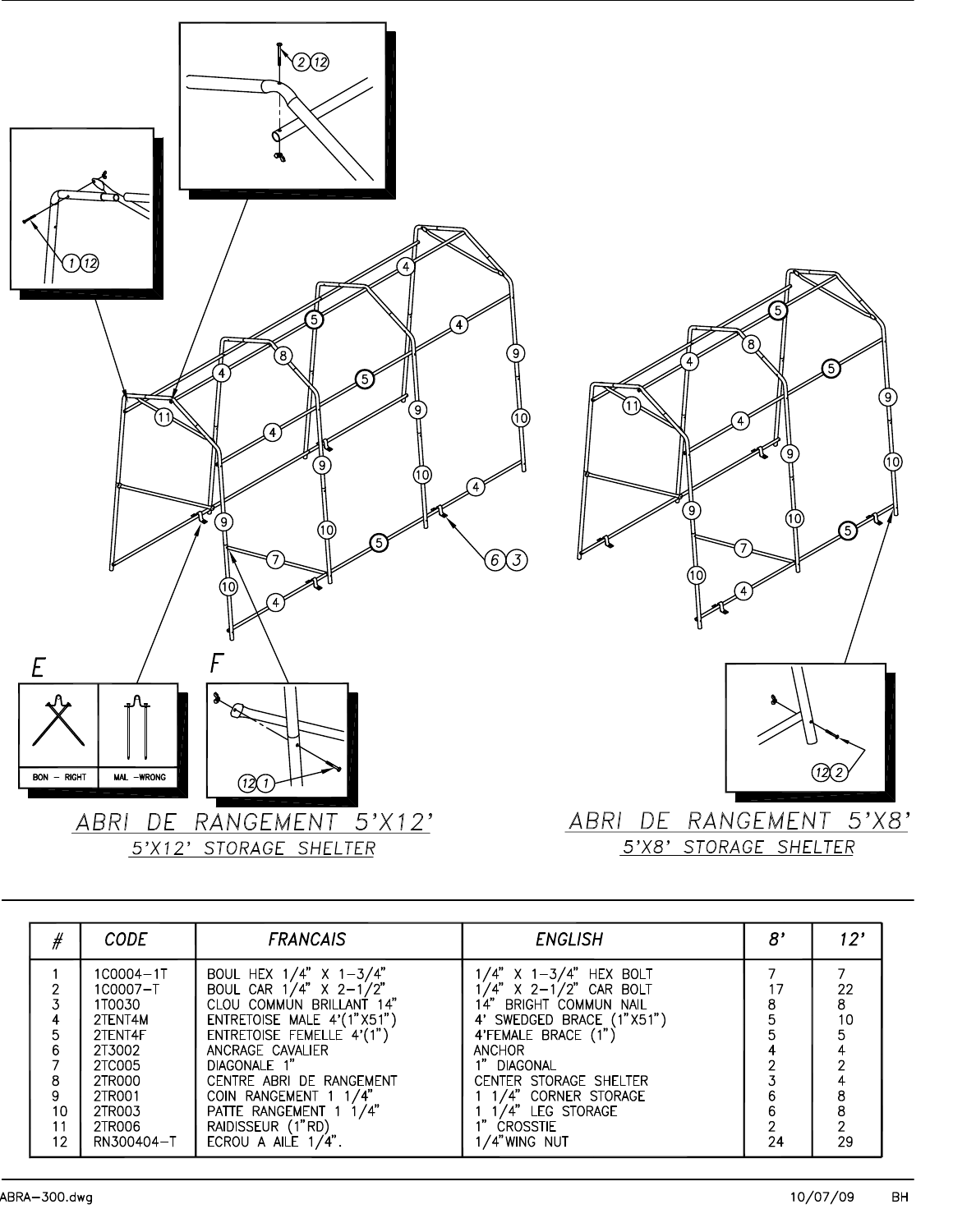